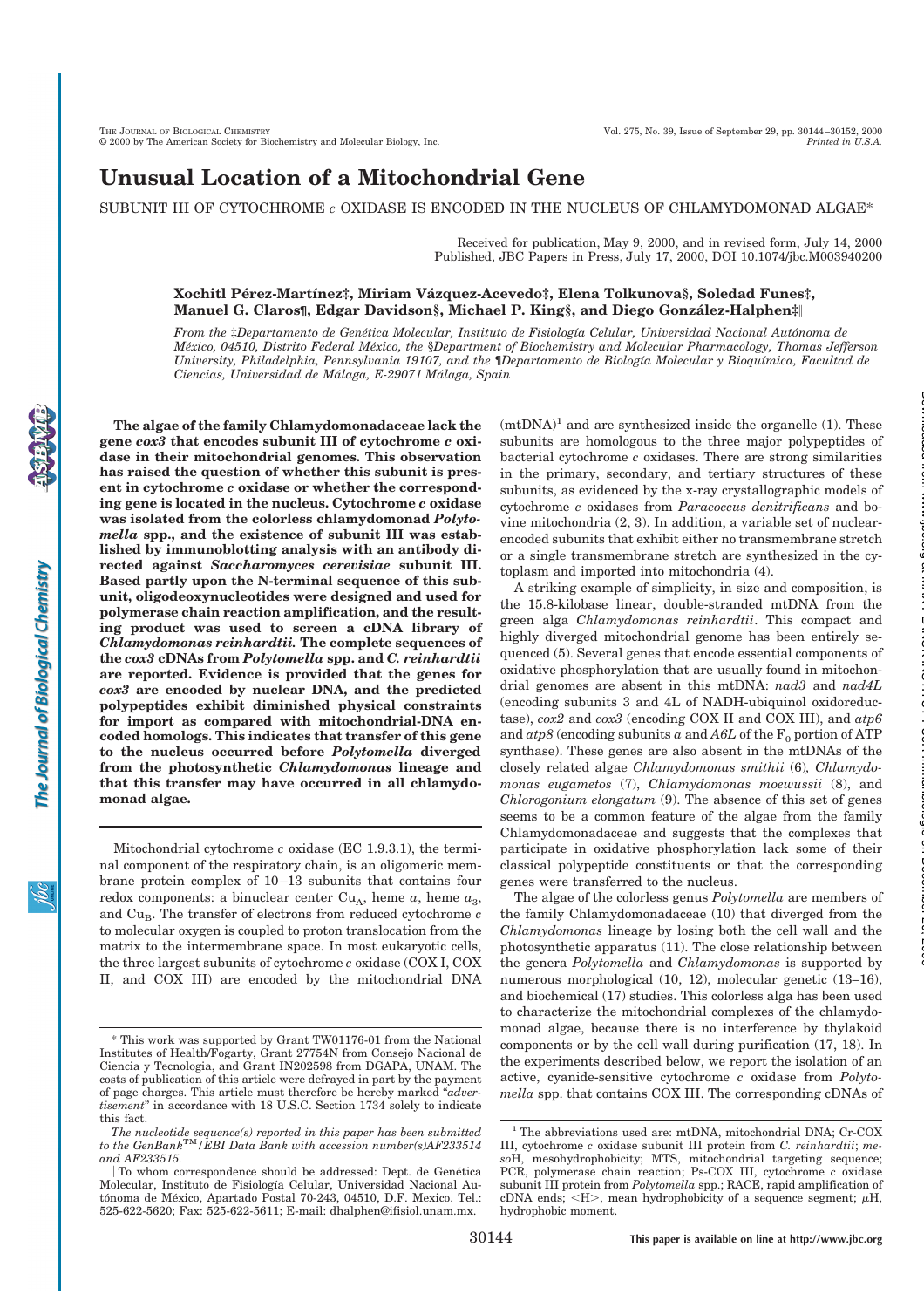*cox3* were cloned and sequenced from both *Polytomella* spp. and *C. reinhardtii*. Evidence is provided that in these algae, this gene is not localized in the mitochondrial genome but in the nuclear genome. This contrasts with the location in the majority of eukaryotes. To our knowledge, this is the first example of a *cox3* gene that is found in the nuclear genome. Therefore, our data indicated that the transfer of the *cox3* gene occurred before the genus *Polytomella* diverged from the *Chlamydomonas* lineage and that such transfer is a common feature of the Chlamydomonadaceae family. The results also show that the nuclear-localized *cox3* gene encodes a polypeptide that exhibits diminished values for <H> and *meso*H (19), when compared with their mitochondrial counterparts in other organisms.

### EXPERIMENTAL PROCEDURES

*Strain and Culture Conditions—Polytomella* spp. (198.80, E.G. Pringsheim) from the Sammlung von Algenkulturen (Gottingen, Germany), was grown as described previously (18).

*Isolation and Solubilization of Mitochondria—*Mitochondria from *Polytomella* spp. were obtained and solubilized in the presence of lauryl maltoside as described previously (18).

*Isolation of Cytochrome c Oxidase from Polytomella spp.—*Solubilized mitochondria were dialyzed against 50 mM Tris-HCl (pH 8.0), 1 mM  $MgSO_4$ , 1 mM phenylmethylsulfonyl fluoride, and 50  $\mu$ g/ml of  $N^{\alpha}$ -ptosyl-L-lysine chloromethyl ketone (TM buffer) containing 100 mM NaCl. The mixture was taken to 40% saturation of ammonium sulfate and 1.6% sodium cholate and then centrifuged at  $10,000 \times g$  for 15 min. The resultant green pellet was resuspended in TM buffer containing 100 mM NaCl and lauryl maltoside (1.2%). The mixture was centrifuged at  $80,000 \times g$ , and the supernatant was dialized against 10 volumes of TM buffer. The sample was applied to a DEAE-Biogel A column equilibrated with TM buffer containing 0.1% lauryl maltoside. The column was washed with three bed volumes of the same buffer and a linear gradient from 0 to 100 mM NaCl was applied. A cytochrome *c* oxidaseenriched fraction identified by spectroscopy was eluted with the same equilibration buffer that contained 200 mM NaCl. The samples were concentrated by ultrafiltration on an Amicon YM100 filter and stored at  $-70$  °C until use.

*Purification of Cytochrome c Oxidase from Bovine Heart Mitochondria—*Bovine heart cytochrome *c* oxidase was purified according to the method of Capaldi and Hayashi (20) and stored in small aliquots at -70 °C until use.

*Spectroscopic and Activity Measurements—*Cytochrome *c* oxidase activity was measured spectrophotometrically in a final volume of 3 ml that had 50 mm Tris-HCl (pH 8.0), 1 mm  $MgSO_4$ , 0.1 mg/ml dodecyl maltoside, 20  $\mu$ M antimycin, and 30  $\mu$ M reduced cytochrome *c*. The reaction was started by addition of the enzyme, and the absorbance change at 550 nm was followed. Cytochrome *a* concentration was calculated using the extinction coefficient  $16.5 \text{ mm}^{-1} \text{ cm}^{-1}$  (21) and cytochrome *c* determination was done as described previously (22). Visible spectra were recorded at room temperature with a DW-2a UV/Vis SLM-Aminco spectrophotometer modified with the OLIS DW2 Conversion and OLIS software (On-line Instrument System Inc.).

*Polyacrylamide Gel Electrophoresis, Immunoblots, and Protein Determination—*Polyacrylamide gel electrophoresis was performed as described by Schägger *et al.* (23), using 1.2-mm-thick slab gels (16%) acrylamide). Gels were fixed and stained as described in the same work. Apparent molecular masses were calculated based on the reported molecular masses of bovine cytochrome *c* oxidase (24). Immunoblotting was carried out as in González-Halphen *et al.* (25). Antibodies against yeast COX III were obtained from Molecular Probes (Eugene, Oregon). Protein concentrations were determined according to Markwell *et al.* (26).

*Sequencing of Subunit III by Edman Degradation—*The isolation of polypeptides for N-terminal sequencing was carried out as described previously (18). N-terminal sequencing was carried out by Dr. J. D'Alayer on an Applied Biosystems Sequencer at the Laboratoire de Microséquençage des Protéines (Institut Pasteur, Paris, France).

*Nucleic Acid Preparation—*Two-liter cultures of *Polytomella* spp. grown for 72 h were collected and resuspended in 10 mM Tris-HCl (pH 8.0), 100 mM NaCl, 10 mM EDTA, 2% Triton X-100, and 1% SDS. Total DNA was extracted from broken cells two times with phenol/chloroform 1:1 and once with chloroform. The aqueous phase was precipitated with 3 M sodium acetate (pH 5.3) in the presence of ethanol, and the pellet was resuspended in water free of nucleases. The mixture was incubated in the presence of 2.5  $\mu$ g of RNase DNase-free (Roche Molecular Biochemicals) for 3 h, and DNA was extracted and precipitated as above. *C. reinhardtii* cells were collected and washed with TE buffer and resuspended in 100 mM sodium citrate (pH 7.0). The cells were frozen in liquid nitrogen and incubated at 60 °C for 15 min in the presence of 1 volume of 2% SDS. Total DNA was extracted and precipitated from broken cells as above. Total RNA from *Polytomella* spp. was obtained using the kit RNeasy Mini Kit (Qiagen).

*Cloning and Sequencing of the Gene cox3 from Polytomella spp.—*A genomic *Polytomella* spp. *cox3* fragment was amplified by PCR using two degenerate oligodeoxynucleotides. The first one was based on the N-terminal sequence of the protein SDAGHHLSP: 5'-TC(C/T) GA(C/T)  $GCC(T) GGC(T) CA(C/T) CA(C/T) CTC(T) CTC(T) TCC(T) CC-3'$ . The second one was based on an internal highly conserved sequence of the protein WH(F/M)VDVVWL: 5%-AG CCA (G/A)AC (G/A)AC (G/A)TC (G/A)AC (C/G)A(T/A) (G/A)TG CC-3'. For PCR amplification using Vent polymerase (New England Biolabs), samples were denatured for 5 min at 94 °C and subjected to 30 cycles of 1 min denaturation at 94 °C, 1 min annealing at 40–55 °C, and 2 min extension at 72 °C. A 780-nucleotide product containing a fragment of the *cox3* gene was obtained and cloned with the pGEM-T Easy Vector System from Promega.

*Cloning and Sequencing of cDNA of cox3 from Polytomella spp.—*cDNA sequence from *cox3* cDNA from *Polytomella* spp. was obtained with 5'- or 3'-RACE-PCR (27) using primers based on the genomic sequence obtained above. First strand cDNA templates were prepared from  $1-2 \mu g$  of total RNA with Moloney murine leukemia virus reverse transcriptase from Promega or Display Thermo RT from Display Systems Biotech and using oligo dT/adapter as first strand cDNA primer (oligo dT/adapter, 5'-GAC TCG AGT CGA CAT CGA TTT TTT TTT TTT TTT TT-3%). For 3% end cDNA cloning, oligo dT/adapter and B1 primer 5'-GCA TTA CCT CGT CCA CAC TGC-3' were used. A 1.1-kilobase product was amplified. Nested PCR was done with primers B2 (5'-GAT GGG CAT GCA TAC CGA TG-3') and B3 (5'-CAT GAA GAA GGT GGT ACC GTA GG-3') to confirm  $cox3$  identity. For 5' end cloning, a poly(A) tail was attached to  $5'$  end with terminal transferase from Roche Molecular Biochemicals. For PCR amplification primers B4 (5'-CAT CGG TAT GCA TGC CCA TC-3') with oligo dT/adapter and B5 (5'-CAA CGG ATC CGA ACA ACA AGG-3') with adapter for nested PCR were used. A 600-nucleotide PCR product was obtained. Both RACE products were cloned with the pGEM-T easy vector system from Promega. The cDNA sequence was confirmed using primers B6 (5'-GAG GTC TCA GCT TCT TAA GGC TC-3') and B7 (5'-CGC ATA ACG CGA AGT CAC TA-3'). For PCR amplification, samples were denatured for 5 min at 94 °C and subjected to 30 cycles of 45 s denaturation at 94 °C, 1 min annealing at 48 °C, and 2.5 min extension at 72 °C. Primers B8 (5'-ATG AGG TCT CAG CTT CTT AAG GCT C-3') and B9 (5'-CGG ATA ACG CGA AGT CAC TAC-3') were used to amplify the complete  $cox3$ gene.

*Cloning and Sequencing of cDNA of cox3 from C. reinhardtii—*A *C. reinhardtii* cDNA library in λgt10 (28) was screened using the *Polytomella* spp. 780-base pair PCR product corresponding to a portion of the genomic *cox3* gene. Eight positive clones were obtained from  $5 \times 10^4$ plaque-forming units screened. Two deoxyoligonucleotides based on  $\lambda$ gt10 sequences were used to identify the longest positive clones (forward, 5'-AGC AAG TTC AGC CTG GTT AAG T-3', and reverse, 5'-CTT ATG AGT ATT TCT TCC AGG GTA-3'). Phage DNA from the clone containing the largest cDNA was isolated with the Qiagen Lambda Mini Kit. The *cox3* gene was subcloned into pBluescript. The 5' end of cDNA was completed by RACE PCR (the primers used were: forward, oligo dT/adapter, and reverse, 5'-TGC TCC ATG TAG AAC TCC TTG G-3%. The sequences for nested PCR were: forward, oligo adapter, and reverse, 5'-GTT GGG GAC CTG AGG CTG C-3').

*Sequence Analysis in Silico—*Sequences were compared using the GCG Sequence Analysis Software Package (Genetics Computer Group, Madison, Wisconsin) (29). Alignments and construction of the cladogram were carried out with the Clustal X program (30) using sequences in the Swissprot data bank. Mitochondrial targeting sequences were analyzed and predicted using MitoProt II (31), including calculations of hydrophobic moment ( $\mu$ *H*), high local hydrophobicity (<H>), and *meso*H. Protein transmembrane stretches were predicted using the program TodPred II (32). Three dimensional structure modelling was carried out using SWISS-MODEL (33).

*Data Base Accession Numbers—*The nucleotide sequences discussed in this paper will appear in the DDBJ/EMBL/GenBank<sup>TM</sup> nucleotide sequence data base under the accession numbers AF233514 (*cox3* cDNA sequence from *Polytomella* spp.) and AF233515 (*cox3* cDNA sequence from *C. reinhardtii*).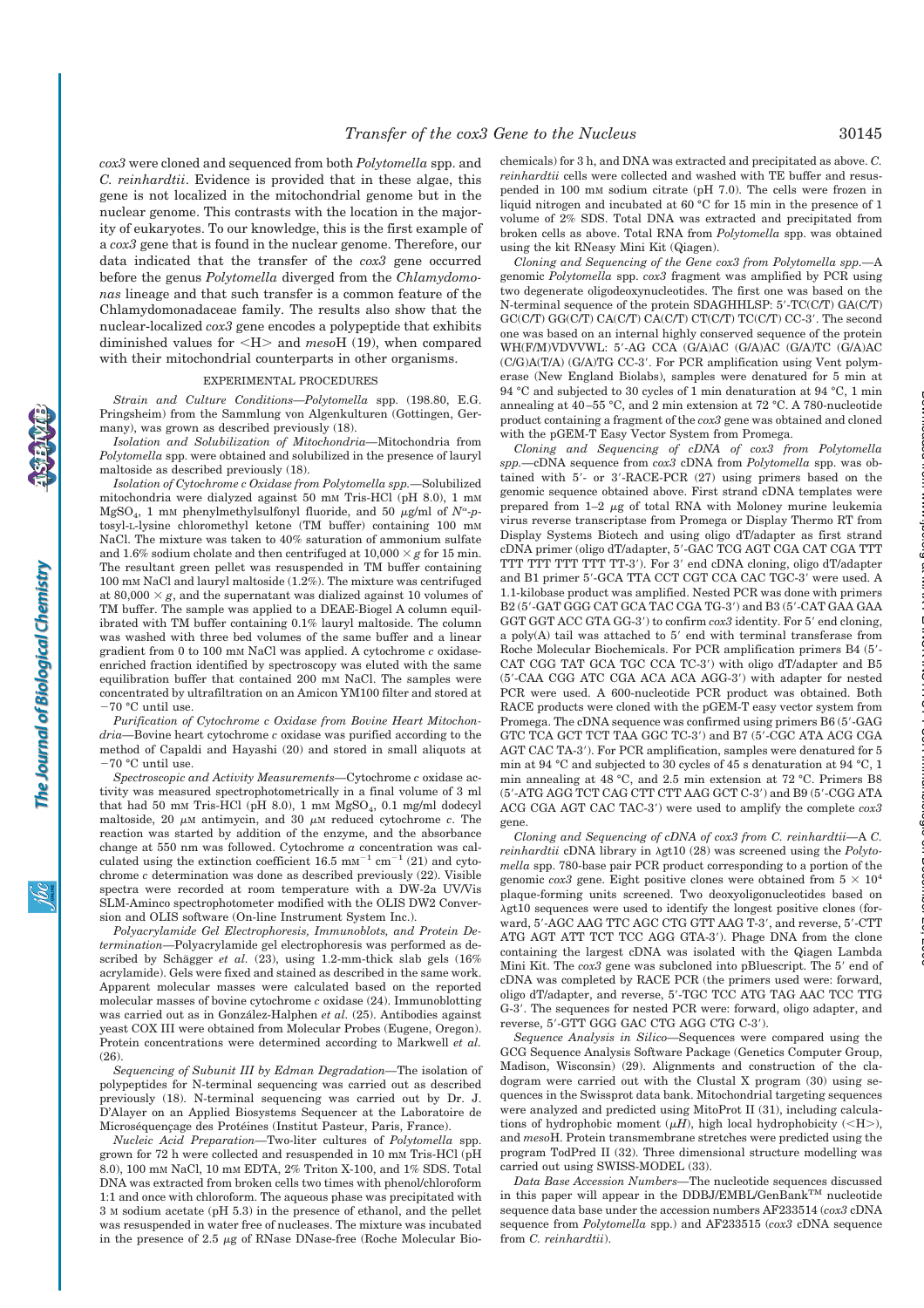

FIG. 1. **Visible spectra of cytochrome** *c* **oxidase from** *Polytomella* **spp.** The cytochrome *c* oxidase was diluted in 50 mM Tris-HCl (pH 8.0) containing 1 mM  $MgSO<sub>4</sub>$  and 0.1 mg/ml of lauryl maltoside. *Broken lines*, oxidized sample, as obtained. *Continuous line*, cytochrome *c* oxidase fully reduced in the presence of a small amount of dithionite. *Inset*, enlargement of the  $\alpha$  absorption bands of the oxidized and reduced samples.

#### RESULTS

*Isolation and Characterization of the Cytochrome c Oxidase Complex from Polytomella spp.—*Cytochrome *c* oxidase was purified from the colorless alga *Polytomella* spp. The complex catalyzed electron transfer from horse heart cytochrome *c* to oxygen with a specific activity of 2.8  $\mu$ mol O<sub>2</sub>/mg of protein/ min, an activity that was completely abolished by cyanide or azide (data not shown). Absorption spectra of the cytochromes of the complex are shown in Fig. 1. The oxidized complex displayed a major absorbance peak in the Söret region at 425 nm; after reduction with dithionite, there was an increase in intensity and a shift of its maximal absorbance to 445 nm. The  $\alpha$ -absorption peak exhibited a maximum at 605 nm in its reduced form, shifted 4–5 nm toward the red when compared with the absorption spectrum of cytochrome  $c$  oxidase type  $aa_3$ from other species. A red-shifted  $\alpha$ -absorption peak at 606 nm was also described for reduced cytochrome *c* oxidase of *C. reinhardtii* (34). From the difference spectra (reduced with dithionite minus air-oxidized), a heme content of 3.03 nmol of heme *a*/mg of protein for the cytochrome *c* oxidase of *Polytomella* spp. was calculated.

The cytochrome *c* oxidase of *Polytomella* spp. exhibited seven polypeptides with molecular masses of 54.6, 29.6, 18.6, 14.5, 13.4, 10.8, and 9.6 kDa (Fig. 2*A*). The 29.6-kDa band was identified as subunit III of cytochrome *c* oxidase (see below). Two additional bands were present in this preparation, with apparent molecular masses of 80.0 and 41.8 kDa. These bands were considered contaminants and were not further explored.

In immunoblots, the 29.6-kDa polypeptide of *Polytomella*

spp. cytochrome *c* oxidase exhibited cross-reactivity with an antibody raised against COX III of *Saccharomyces cerevisiae* (Fig. 2*B*, *lane 3*). This band had a molecular mass similar to that of the corresponding subunit III of cytochrome *c* oxidase from yeast (Fig. 2*B*, *lane 1*). The 29.6-kDa polypeptide of *Polytomella* spp. was excised from the gel and extracted. The purified polypeptide still showed cross-reactivity with the antiyeast antibody (Fig. 2*B*, *lane 2*). Accordingly, it was subjected to N-terminal sequencing. The N-terminal sequence obtained (SSDAGHHLSPRERYLV) showed no similarity with any other COX III in the NCBI sequence data banks.

*Characterization of the cox3 Gene from Polytomella spp. and the cox3 cDNA from C. reinhardtii—*Two degenerate deoxyoligonucleotides were designed based on the N-terminal sequence of COX III from *Polytomella* spp. (Ps-COX III) and on a highly conserved internal sequence of COX III present in different organisms. With these oligonucleotide primers, a PCR amplification product of 780 nucleotides was obtained using total DNA from *Polytomella* spp. as a template. The DNA sequence obtained from the amplified product was predicted to encode a COX III protein. This sequence was used to design primers for use in 5'- and 3'-RACE using cDNA made from *Polytomella* spp. total RNA (27). The overlapping cDNA clones thus obtained were sequenced and a full-length cDNA sequence (DDBJ/EMBL/GenBankTM accession number AF233514) was obtained. The amplified genomic fragment was also used as a probe to screen a  $\lambda$ gt10 cDNA library from *C. reinhardtii*, and eight positive plaques were identified, isolated, and sequenced. The clone containing the longest cDNA was identified by PCR and sequenced, confirming the cDNA as encoding COX III. The overlapping regions of the genomic and cDNA sequences were identical. The sequence of the *cox3* cDNA from *C. reinhardtii* is not shown but is available in DDBJ/EMBL/GenBank<sup>TM</sup> with accession number AF233515.

Translation of the cDNA sequences predicts a mature protein of 272 residues with a molecular mass of 29,978 Da for Ps-COX III, and a mature polypeptide of 272 residues (29,967 Da) for its close relative *C. reinhardtii* (Cr-COX III). Comparison of Ps-COX III with Cr-COX III indicated that the first 17 residues of the mature COX III sequences are highly conserved between *Polytomella* spp. and *C. reinhardtii* but are not present in the COX III sequence of the chlorophyte alga *Prototheca wickerhamii*. The alignment of the overall amino acid sequences of Ps-COX III and Cr-COX III (Fig. 3*A*) revealed an identity of 66.5% and a similarity of 73.9%. The similarity between the two subunits III of the cytochrome *c* oxidase is very high and extends over the complete protein sequences.

The *Polytomella* spp. *cox3* cDNA contains an open reading frame of 1113 base pairs, our identification of the N terminus of the mature protein as amino acid 99, allows us to predict a 98-amino acid mitochondrial targeting sequence (MTS). In *C. reinhardtii* the *cox3* cDNA contains an open reading frame of 1146 base pairs. Assuming that the N-terminal sequence of the mature protein corresponds to that of *Polytomella* spp., three different ATG codons could correspond to the initiation of the MTS. The upstream methionine predicts a presequence of 109 amino acids, the second methionine predicts a 51 residues MTS, and the downstream one predicts a presequence of 40 amino acids. It is known that the sequence surrounding start codon affects the efficiency of translation; in *C. reinhardtii* there is a consensus of  $(A/C)A(A/C)(A/C)ATG(G/C)(C/G)$  for the start codon (35). According to these data, the upstream methionine that predicts a MTS of 110 amino acids is appropriate for translation initiation site.

The alignment of the presequences of Ps-COX III and Cr-COX III revealed 45.4% identity and a 50.5% similarity. This

The Journal of Biological Chemistry

<u>ж</u>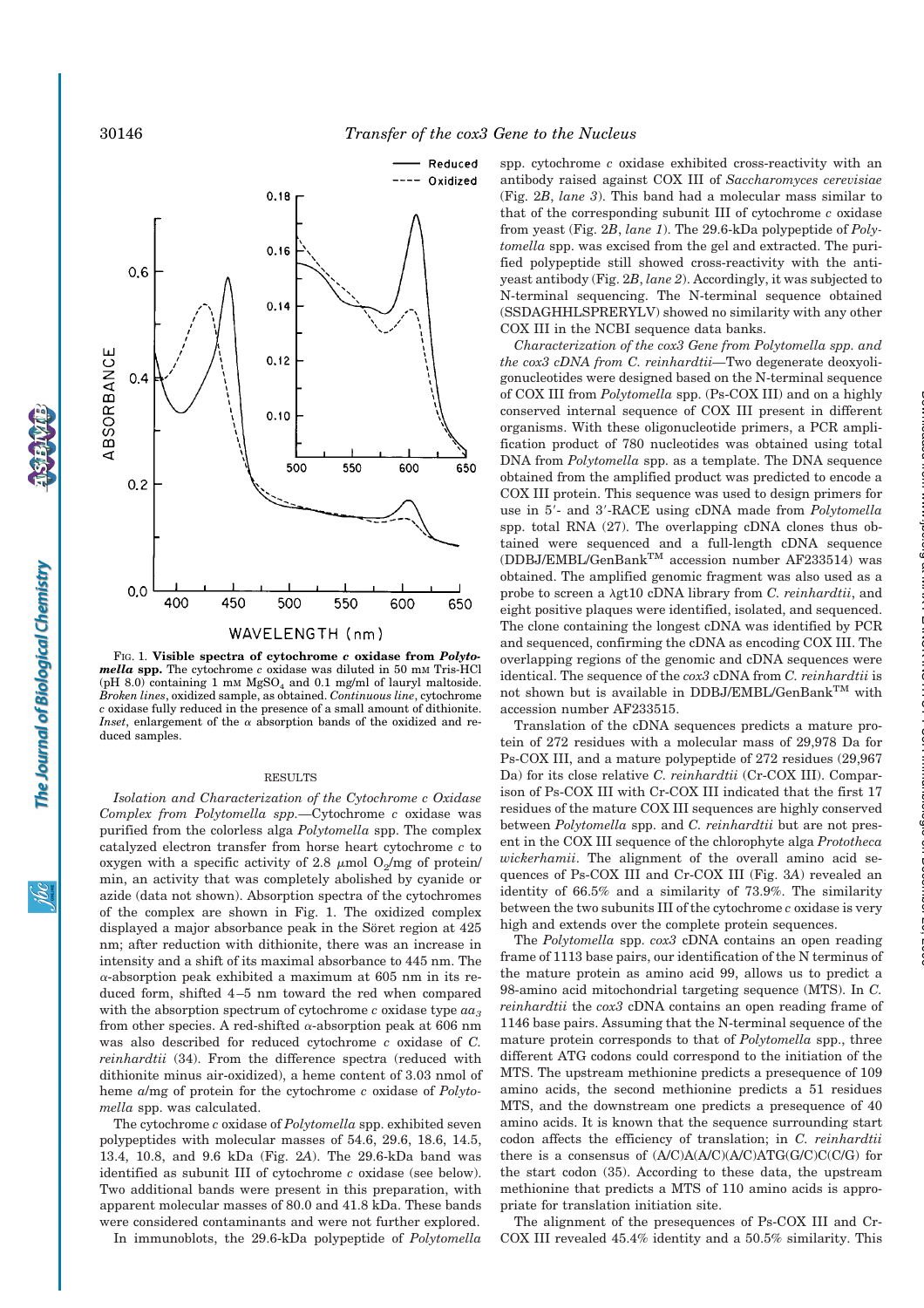*Transfer of the cox3 Gene to the Nucleus* 30147

FIG. 2. **Subunit composition and immunoblot analysis of the cytochrome** *c* **oxidase complex from** *Polytomella* **spp.** *A*, the cytochrome *c* oxidase preparation was analyzed on a 16% acrylamide gel stained with Coomassie Brilliant Blue (23) and compared with the bovine enzyme. *Lane 1*, cytochrome *c* oxidase from *Polytomella* spp. (20 μg of protein). Lane *2*, cytochrome *c* oxidase from beef-heart mitochondria (30  $\mu$ g of protein); its four major subunits are indicated. The apparent molecular masses are shown in kDa. *B*, blot immunostained with antibodies raised against COX III from *S. cerevisiae. Lane*  $1$ , yeast cytochrome  $c$  oxidase (20  $\mu$ g of protein per lane). *Lane 2*, purified COX III from *Polytomella* spp. *Lane 3*, isolated cytochrome *c* oxidase from *Polytomella* spp. (20  $\mu$ g of protein/lane).



values are much higher when the first 17 residues MRSQLL(K/ R)ALTRAPAGFS are compared or when the 8-residues region ALAALPPR just before the mature protein is compared. These sequences must play an important role in the processing of the MTS or in the import of COX III in these algae. Immediately upstream of the N terminus of the mature protein (as determined by protein sequencing of *Polytomella* spp. COX III) in both algae there is a methionine that could have been retained from the ancestral mitochondrial copy.

A cladogram was generated with COX III sequences from different organisms (Fig. 3*B*). The result obtained showed that Ps-COX III clearly affiliates with Cr-COX III, but surprisingly, these chlamydomonad COX III sequences appear close to yeast COX III sequences and relatively far away from the mitochondrial COX III sequences from other algae and from plants.

The pattern of codon utilization for the *cox3* gene of *Polytomella* spp. was compared with the pattern of codon usage of known nuclear and mitochondrial genes of this alga (Table I). As in other nuclear-localized genes, there is a significant bias in each codon family; this is because triplets that end in A are rare in the nuclear genome of this alga (14). The codon usage of the *cox3* gene of *Polytomella* spp. is typically nuclear and different from mitochondrial codon usage. A similar analysis was carried out for the *cox3* cDNA from *C. reinhardtii*. The codon usage pattern was similar to nuclear codon usage and differed from codon usage in the mitochondrial genome. In addition, the polyadenilation signals TGTAA (35) were found at the end of the cDNA sequences.

DNA blot analysis was carried out to ascertain that the *cox3* genes were encoded by the nuclear genome. Total DNA isolated from *Polytomella* spp. was electrophoresed through agarose. The mtDNA separated as a discrete band running below the major band representing nuclear DNA. The DNA from these gels was transferred to nylon membranes and subjected to hybridization analysis with a battery of probes from mitochondrial and nuclear origins. The smaller band hybridized with three different mitochondrial probes (Fig. 4*A*) *cob1*, encoding cytochrome *b* from *Polytomella* spp. (36); *nad4*, encoding subunit 4 of NADH-ubiquinone oxidoreductase from *Polytomella*

spp.2 ; and *cox1*, encoding subunit I of cytochrome *c* oxidase from *Polytomella* spp. (15). In contrast, nuclear DNA hybridized with the following nuclear probes: *Cytc1,* a partial sequence of the gene encoding cytochrome  $c_1$  (18), and *TubB1*, the gene encoding \$-tubulin from *Polytomella agilis* (now renamed *Polytomella parva*) (14). The *cox3* gene hybridized with the major DNA fraction and not with the mtDNA band, confirming its nuclear localization. A similar analysis was carried out with total DNA from *C. reinhardtii* (Fig. 4*B*). The smaller band hybridized with three different mitochondrial probes from *C. reinhardtii*, *cob1*, *nad2*, and *cox1* (5). In contrast, nuclear DNA hybridized with the following nuclear probes from *C. reinhardtii*: the gene *Cyc* encoding cytochrome *c* (37), the gene *Fes1* encoding the Rieske iron-sulfur protein (38), the gene *AtpB* encoding the  $\beta$  subunit of the ATP synthase (28), and the  $c\alpha x3$ gene obtained in this study.

*Hydrophobicity and Importability of the Nuclear-encoded Subunit III of Cytochrome c Oxidase from Chlamydomonad Algae—*Import studies suggest that the highest average hydrophobicity over 60–80 amino acids of a polypeptide chain (termed mesohydrophobicity), along with the maximum hydrophobicity of likely transmembrane segments, are useful indicators of the likelihood that a protein could be imported into the mitochondrion (19). The predicted Ps-COX III and Cr-COX III subunits were tested for their physical characteristics *in silico*. The computational analyses suggested that both proteins contain a bipartite MTS. The first 25 amino acids are predicted to be a MTS, whereas the segment up to residue 50 is predicted to be a mitochondrial inner membrane signal that should direct the peptide to its final location (Fig. 5). Both COX III polypeptides were compared with those encoded by other complete *cox3* genes in the data base; all are located at mitochondrial genomes. Fig. 6*A* shows a *meso*H *versus* maximal local hydrophobicity  $(<\text{H}>$ ) plot for different COX III sequences. In comparison with all their mitochondrial counterparts, Ps-COX III and Cr-COX III display both decreased local hydrophobicity and

<sup>&</sup>lt;sup>2</sup> S. Funes, A. Antaramian, and D. González-Halphen, unpublished results.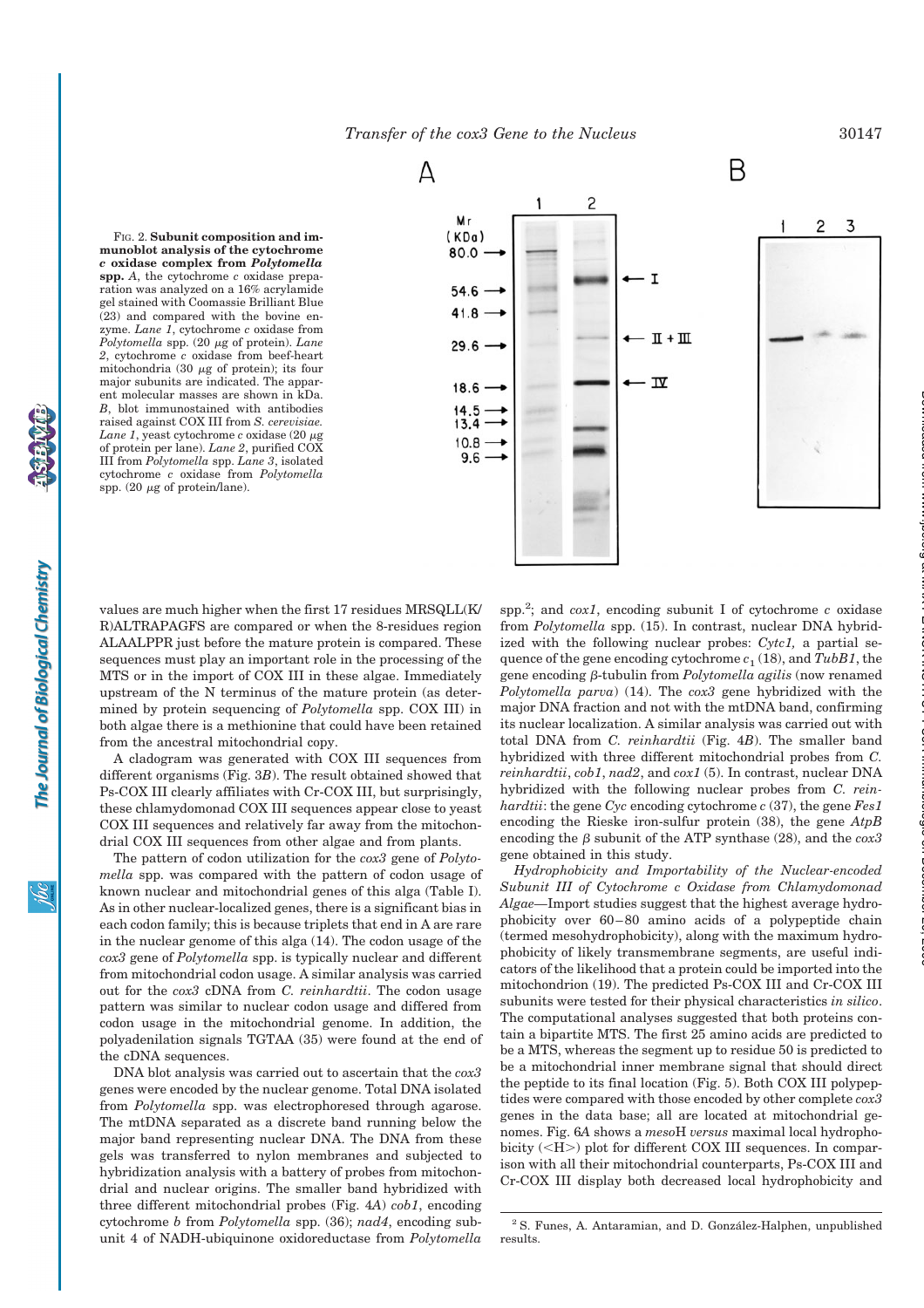47

#### TABLE I

*Codon usage of nuclear and mitochondrial genes of Polytomella spp.*

Values are shown as percentages. Conspicuous differences in the codon usage are indicated in bold characters and gray boxes. Nuclear gene sequences used to construct this table were the TubB1 gene encoding  $\beta$ -tubulin from *P. agilis* (now *P. parva*) (14), partial sequence of the gene *Cytc1* encoding cytochrome  $c_1$  (18), and partial sequence of *AtpA*, encoding subunit  $\alpha$  of ATP synthase from *Polytomella* spp. (Xiao, Antaramian, and González-Halphen, unpublished results). Mitochondrial gene sequences from *Polytomella* spp. were *cox1* (15), *cob1* (36), and *nad4* (Funes, Antaramian, and González-Halphen, unpublished

| Res | Codon                | Mito           | Nuc                     | cos3                     | Res | Codon        |     | Mito Nuc       | cos3            |
|-----|----------------------|----------------|-------------------------|--------------------------|-----|--------------|-----|----------------|-----------------|
| Gly | GGG                  | 8              | $\pmb{0}$               | $\pmb{0}$                | Trp | TGG          | 100 | 100            | 100             |
| Gly | GGA                  | 34             | 2                       | 5                        | End | TGA          | 0   | 0              | 0               |
| Glv | GGT                  | 46             | 75                      | 65                       | Cys | <b>TGT</b>   | 43  | $\mathbf 0$    | $\pmb{0}$       |
| Gly | GGC                  | 12             | 23                      | 30                       | Cys | TGC          | 57  | 100            | 100             |
| Glu | GAG                  | 47             | 95                      | 100                      | End | TAG          | 33  | 0              | 0               |
| Glu | GAA                  | 53             | 5                       | $\overline{\mathbf{0}}$  | End | TAA          | 67  | 100            | 100             |
| Asp | GAT                  | 64             | 64                      | 30                       | Tyr | TAT          | 45  | 17             | $\circ$         |
| Asp | GAC                  | 36             | 36                      | 70                       | Tyr | TAC          | 55  | 83             | 100             |
| Val | GTG                  | 19             | 4                       | 9                        | Leu | TTG          | 24  | 7              | 12              |
| Val | <b>GTA</b>           | 34             | $\mathbf 0$             | $\overline{\mathbf{0}}$  | Leu | TTA          | 28  | $\mathbf 1$    | $\mathbf 0$     |
| Val | GTT                  | 35             | 37                      | 35                       | Phe | TTT          | 50  | 8              | 10              |
| Val | ${\rm GTC}$          | 12             | 59                      | 56                       | Phe | <b>TTC</b>   | 50  | 92             | 90              |
| Ala | GCG                  | 5              | $\circ$                 | $\circ$                  | Ser | TCG          | 4   | 0              | 0               |
| Ala | <b>GCA</b>           | 14             | $\mathbf 1$             | $\overline{\mathbf{2}}$  | Ser | TCA          | 6   | $\overline{2}$ | $\underline{4}$ |
| Ala | GCT                  | 66             | 36                      | 51                       | Ser | $_{\rm TCT}$ | 21  | 32             | 43              |
| Ala | GCC                  | 15             | 63                      | 47                       | Ser | TCC          | 8   | 49             | 39              |
| Arq | AGG                  | $\overline{4}$ | 9                       | 18                       | Arg | CGG          | 4   | $\circ$        | 0               |
| Arq | AGA                  | 3              | $\circ$                 | $\overline{0}$           | Arg | CGA          | 21  | $\mathbf{0}$   | $\mathbf 0$     |
| Ser | AGT                  | 29             | 1                       | $\circ$                  | Arg | CGT          | 43  | 62             | 46              |
| Ser | AGC                  | 32             | 15                      | 14                       | Arg | $_{\rm CGC}$ | 25  | 29             | 36              |
| Lys | AAG                  | 32             | 98                      | 90                       | Gln | CAG          | 41  | 96             | 100             |
| Lys | AAA                  | 68             | $\overline{\mathbf{2}}$ | 10                       | GLn | CAA          | 59  | $\bf{4}$       | $\mathbf 0$     |
| Asn | AAT                  | 57             | 11                      | $\overline{0}$           | His | CAT          | 64  | 24             | 27              |
| Asn | AAC                  | 43             | 89                      | 100                      | His | CAC          | 36  | 76             | 73              |
| Met | ATG                  | 100            | 100                     | 100                      | Leu | $_{\rm CTG}$ | 6   | 1              | 6               |
| Ile | <b>ATA</b>           | 25             | $\overline{a}$          | $\overline{\phantom{0}}$ | Leu | <b>CTA</b>   | 12  | $\mathbf{o}$   | $\pmb{0}$       |
| Ile | ATT                  | 58             | 37                      | 50                       | Leu | CTT          | 25  | 44             | 44              |
| Ile | $\operatorname{ATC}$ | 17             | 61                      | 50                       | Leu | CTC          | 5   | 47             | 38              |
| Thr | ACG                  | 3              | 0                       | 0                        | Pro | CCG          | 2   | 0              | 0               |
| Thr | ACA                  | 33             | $\mathbf 0$             | $\overline{\mathbf{0}}$  | Pro | CCA          | 59  | $\mathbf 0$    | 6               |
| Thr | ACT                  | 50             | 36                      | 44                       | Pro | CCT          | 17  | 38             | 33              |
| Thr | ACC                  | 14             | 64                      | 56                       | Pro | CCC          | 22  | 62             | 61              |

at MAX PLANCK INSTITUT FUeR Immunbiologie on December 20, 2006 www.jbc.org Downloaded from

mesohydrophobicity. This strengthens the observation that mitochondrial imported proteins have diminished physical constraints (<H> and *meso*H) when compared with polypeptides encoded by mitochondrial genes. The figure presents the results using the scale PRIFT (32), but similar results were obtained with the scale GES and with other scales based on physicochemical amino acid properties OMH or KD (39) (results not shown). It is noteworthy that all COX III proteins that are encoded in the mitochondrial genome have higher hydrophobicity values and are grouped in the upper right corner of the graph.

Hydropathy profile analysis, carried out with different scales (32), predicted seven transmembrane stretches for COX III polypeptides from both algae (Fig. 6*B*). This suggests a structure of these polypeptides similar to the ones determined by

*Two dots* indicate similar residues. Sequence comparisons made without considering the putative presequences showed 66.5% identity and 73.9% similarity between *Polytomella* spp. and *C. reinhardtii*; 33.6% identity and 42.7% similarity between *Polytomella* spp. and *P. wickerhamii*; and 35.6% identity and 46.6% similarity between *C. reinhardtii* and *P. wickerhamii*. *B*, phylogenetic analysis of cytochrome *c* oxidase subunit III sequence. To construct the cladogram, the amino acid sequences of cytochrome *c* oxidase subunit III were compared among different organisms and the sequences obtained in this study, corresponding only to the mature proteins.



**chrome** *c* **oxidase subunit III sequences.** *A*, sequence alignment of COX III from *Polytomella* spp. (*Ps*), *C. reinhardtii* (*Cr*), and *P. wickerhamii* (*Pw*) (62). Numbering is referred to the *Polytomella* spp. sequence. *Black triangles* indicate methionine residues present in the putative MTS sequences. The *boxed regions* indicate the N-terminal sequence of COX III from *Polytomella* spp. determined by Edman degradation and its homologous region in *C. reinhardtii.* The *underlined sequences* shown in *bold* are highly conserved amino acids present before the N-terminal sequence. *Asterisks* denote identical residues.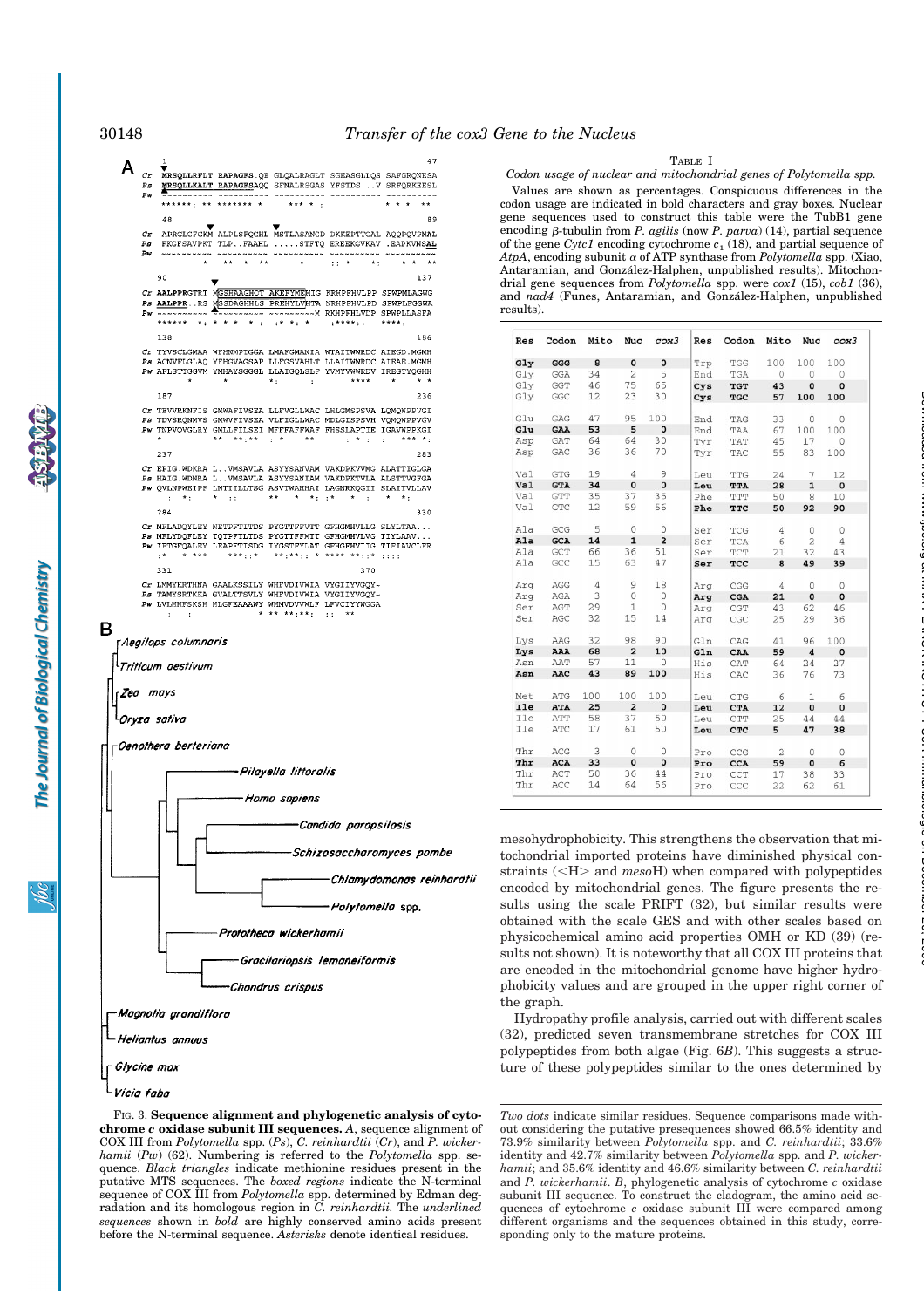

FIG. 4. **The gene** *cox3* **is nuclear-localized in** *Polytomella* **spp.** and in *C. reinhardtii.* A, 30  $\mu$ g of total DNA from *Polytomella* spp. was run in a 0.7% agarose gel. The gel transferred to a nylon membrane and hybridized with different nuclear and mitochondrial probes described in the text. *Arrows* indicate the positions of nuclear DNA and mtDNA.  $B$ , 30  $\mu$ g of total DNA from *C. reinhardtii* were run in a 0.7% agarose gel. Hybridization analysis was carried out with different nuclear and mitochondrial probes as indicated (see text).

| Ps :        |    | MRSQLLKALTRAPAGFSAQQSFNALRSGASYFSTDS - -- VSRFQRKEESLFKGFSAVPKT 57<br>$+$ $+$ $ +$ $ +$ $ +$ $ -$ |    |
|-------------|----|---------------------------------------------------------------------------------------------------|----|
| cr:         |    | MRSOLLRFLTRAPAGFS-OEGLOALRAGLTSGEASGLLOSSAFGRONESAAPRGLGFGKM 59                                   |    |
|             |    |                                                                                                   |    |
| Ps:         | 58 | TLP--FAAHL-----STFTQEREEKGVKAV-EAPKVNSALAALPPR--RSMSSDAGHHLS 107                                  |    |
| cr:         | 60 | ALPLSFOGHLMSTLASANGDDKKEPTTGALAOOPOVPNALAALPPRGTRTMGSHAAGHOT 119                                  |    |
| $C_{L}0ATP$ |    | MRSOALSLARAGLLOLSSOTGASLEGGFALSKRAEOALIRASRAFASDAKAL                                              | 52 |
| CrFeS       |    | 1 MALRRAVASFLPKLAGAAETLPAASHASSFSOLICTPLDVVERPEOPSAFRSF <b>ASDAVEVF</b>                           | 60 |

FIG. 5. **Comparison of presequences in nuclear encoded mitochondrial proteins in** *Polytomella* **spp. and** *C. reinhardtii***.** Identical and similar residues are denoted with *straight vertical lines* and *double dots*, respectively. Only the sequences from *Polytomella* spp. (*Ps*) and *C. reinhardtii* (*Cr*) are compared. These sequences exhibited 45.4% identity and 50.5% similarity. The *arrow* indicates the site where presequences are cleaved by the mitochondrial processing protease. The N-terminal sequences of the mature proteins are shown in *bold char* $actors.$  The data shown for the  $\alpha$  subunit of ATP synthase  $(Cr\alpha ATP)$  and the Rieske iron sulfur protein (*CrFeS*) of *C. reinhardtii* were taken from Nurani and Franzen  $(63)$  and from Atteia and Franzen  $(38)$ , respectively. The *box* indicates conserved residues before and after the cleavage site according to the consensus sequence  $R(A/S/T)(M/F) \downarrow (A/S/T)$ G)S(D/H)A (45).

x-ray crystallography for the bacterial and mammalian COX III subunits (2, 3). As an initial approach to gain insights on its topological arrangement, Ps-COX III was modelled over the three-dimensional structure of the bovine COX III (3). The predicted structure of Ps-COX III shows an overall topology similar to the bovine COX III but exhibiting shorter or incomplete transmembrane stretches as compared with the bovine counterpart (results not shown). Altogether, these observations suggest that the cytoplasmic-synthesized COX III polypeptides from chlamydomonad algae are imported into mitochondria and assembled in the inner mitochondrial membrane, with a topology similar but not identical to that of its mitochondrialsynthesized counterparts in other organisms.

#### DISCUSSION

*Subunit III Is a Bona Fide Constituent of Cytochrome c Oxidase from Polytomella spp.—*Cytochrome *c* oxidase from *C.*

*reinhardtii* has been purified and partially characterized (34, 40). In those works, the presence of Cr-COX III was not ascertained. In our hands, Ps-COX III was present in the intact cytochrome *c* oxidase of *Polytomella* spp. and was shown to be a *bona fide* constituent of this complex by immunochemical analysis. Therefore, we suggest that this subunit must exist in the mitochondrial complexes of algae of the family Chlamydomonadaceae. Moreover, because the corresponding gene is absent in the mitochondrial genomes of these algae (Refs. 5–9 and this work), it is likely that it was transferred to the nucleus early in evolution but previous to speciation.

*COX III Is Nuclear-encoded in the Algae of the Family Chlamydomonadaceae—*This work also describes the cloning and complete sequencing of two new members of the *cox3* gene family from two chlamydomonad algae. Up until now the genes that encode COX III have been found only in mitochondrial genomes. The gene *cox3* is found even in the most reduced mitochondrial genome known to date, that of *Plasmodium falciparum* (41). The existence of a nuclear-encoded *cox3* gene was proposed for the lycopod *Selaginella*, because it was not present in the mitochondrial genome (42). However there is no evidence for its presence in the nuclear genome. Here we show that the *cox3* gene is nuclear-localized in the algae of the family Chlamydomonadaceae, as shown by Southern blot hybridization (Fig. 4), the presence of a biased codon usage typical of nuclear-localized genes in chlamydomonad algae (Table I), the presence of a polyadenylation signal TGTAA usually found in the nuclear-localized genes of these algae, the existence of a sequence encoding a putative bipartite MTS (Fig. 5), a diminished <H> and *mesoH* of the predicted protein product (Fig. 6*A*), and the presence of introns in the corresponding *cox3* genomic sequences.<sup>3</sup> The *cox3* gene is expressed as demonstrated by Northern blot hybridization (data not shown). In addition, the corresponding subunit is present in the mature and isolated cytochrome *c* oxidase complex from *Polytomella* spp., as shown by N-terminal sequencing and immunochemical analysis. To our knowledge, this is the first report of a nuclearlocalized and active *cox3* gene. Some portions of the *cox3* gene of *C. reinhardtii* described in this work are similar to three cDNA sequences (AV386752, AV391757, and AV393074) recently deposited in the expressed sequence tags data base (43).

Other organisms that lack the *cox3* gene in their mitochondrial genomes are the chlorophyte alga *Pedinomonas minor* and the ciliates *Paramecium aurelia* and *Tetrahymena pyriformis* (44). It is possible that these organisms may have also transferred their *cox3* genes to the nucleus control.

Nucleotide sequences encoding putative MTS were identified in the *cox3* genes of *Polytomella* spp. and *C. reinhardtii.* The MTS of Ps-COX III and Cr-COX III show some similarities with the mitochondrial targeting sequence of the Rieske iron-sulfur protein from *C. reinhardtii* (Fig. 5). The MTS sequences from chlamydomonad algae are rich in alanines, prolines, and charged amino acids. These sequences predict an amphiphilic  $\alpha$ -helix structure in the N-terminal region. In addition, they share a similar site for cleavage for the mitochondrial processing peptidase, which seems to recognize the consensus sequence  $R(A/S/T)(M/F)$   $\downarrow$  (A/S/G)S(D/H)A (45).

*Characteristics of Gene Transfer from the Mitochondria to the Nucleus in the Algae of the Family Chlamydomonadaceae—* The theory of the origin of mitochondria proposes that there was a gradual transfer of genes from the original bacterial endosymbiont to the nucleus (46). This transfer is an ongoing process, as exemplified by the presence of genes encoded in

<sup>3</sup> X. Pérez-Martínez, S. Funes, E. Davidson, M. P. King, and D. González-Halphen, unpublished observations.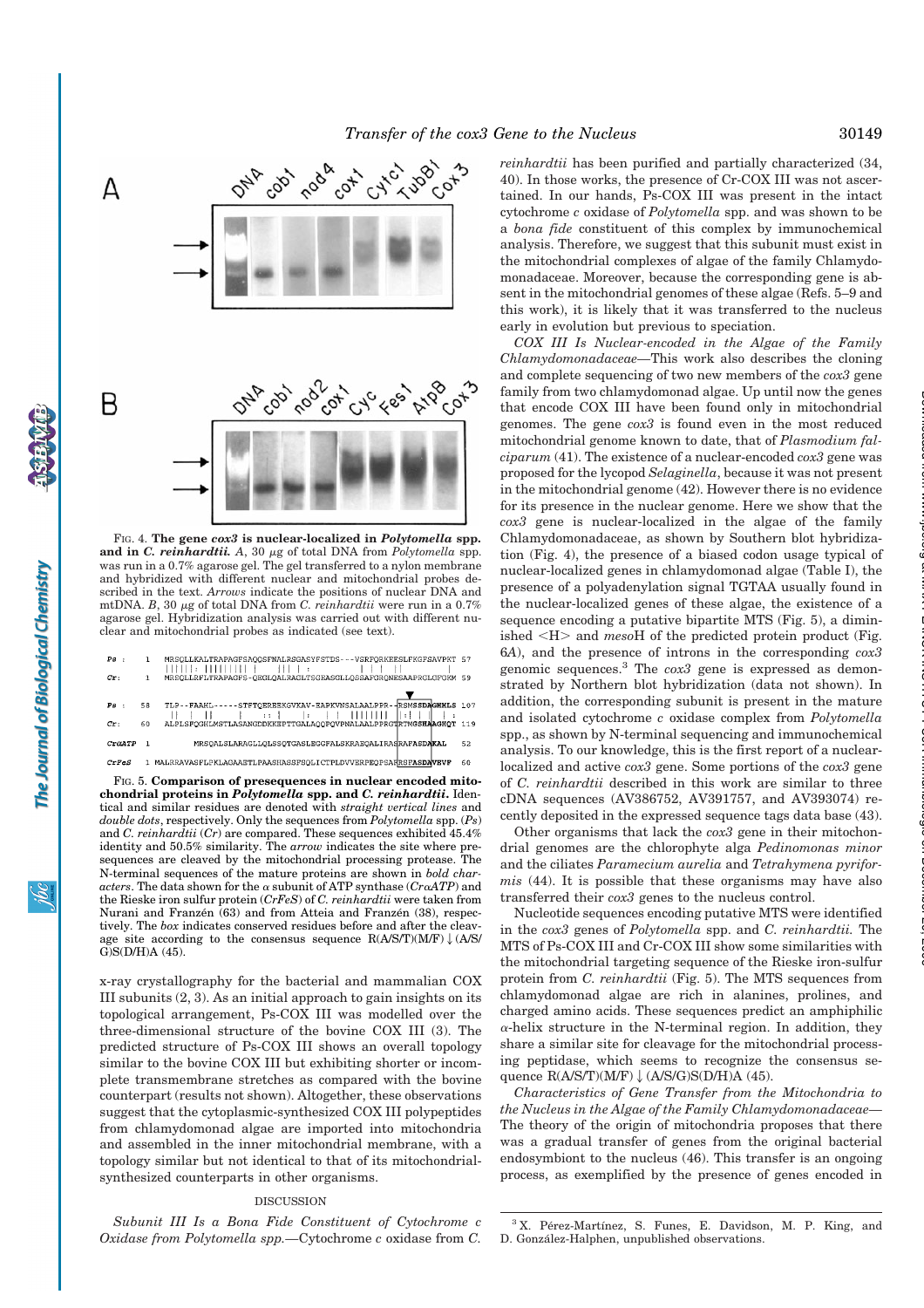

<u>isp</u>

**drophobicity plots of cytochrome** *c* **oxidase subunit III from different organisms.** *A*, mesohydrophobicity *versus* maximal local hydrophobicity plot for cytochrome *c* oxidase subunit III from different organisms using the PRIFT scale. Proteins are distributed on the *abcissa* according to their maximum hydrophobicity value and on the *ordinate* according to the hydrophobicity of the most hydrophobic segment. The boundary was calculated as in Claros *et al*. (19). The  $GenBank^{TM}$  accession numbers of the nuclear COX III sequences used to construct this graph were: *A*, *Aegilops columnaris* (U46765); *B*, *Candida parapsilosis* (X75679); *C*, *Chondrus crispus* (P48872); *D*, *Helianthus annuus* (X57669); *E*, *Magnolia grandiflora* (Z68127); *F*, *Zea mays* (X53055); *G*, *Oenothera berteriana* (X04764); *H*, *Pilayella littoralis* (Z37967); *I*, *P. wickerhamii* (Q37620); *J*, *Gracilaria lemaneiformis* (AF118119); *K*, *Oryza sativa* (X17040); *L*, *Schizosacchoromyces pombe* (X16868); *M*, *Glycine max,* soybean (X15131); *N*, *Vicia faba* (X51690); *O*, *Triticum aestivum* (X15944); *P*, *C. reinhardtii* (AF233515, this work); *Q*, *Polytomella* spp. (AF233514, this work); and *R*, *Homo sapiens*, human (P00414). *B*, hydropathy plots comparing the deduced COX III sequences of *Polytomella* spp. (*B*) and *C. reinhardtii* (*A*) with the ones of the bovine enzyme (*D*) and *P. denitrificans* (*C*) are shown. *Black boxes* with *roman numerals* indicate the positions of certain transmembrane stretches based on the crystallographic structure of bovine COX III. *Gray boxes* indicate calculated trans-

membrane stretches.

FIG. 6. **Mesohydrophobicity and hy-**

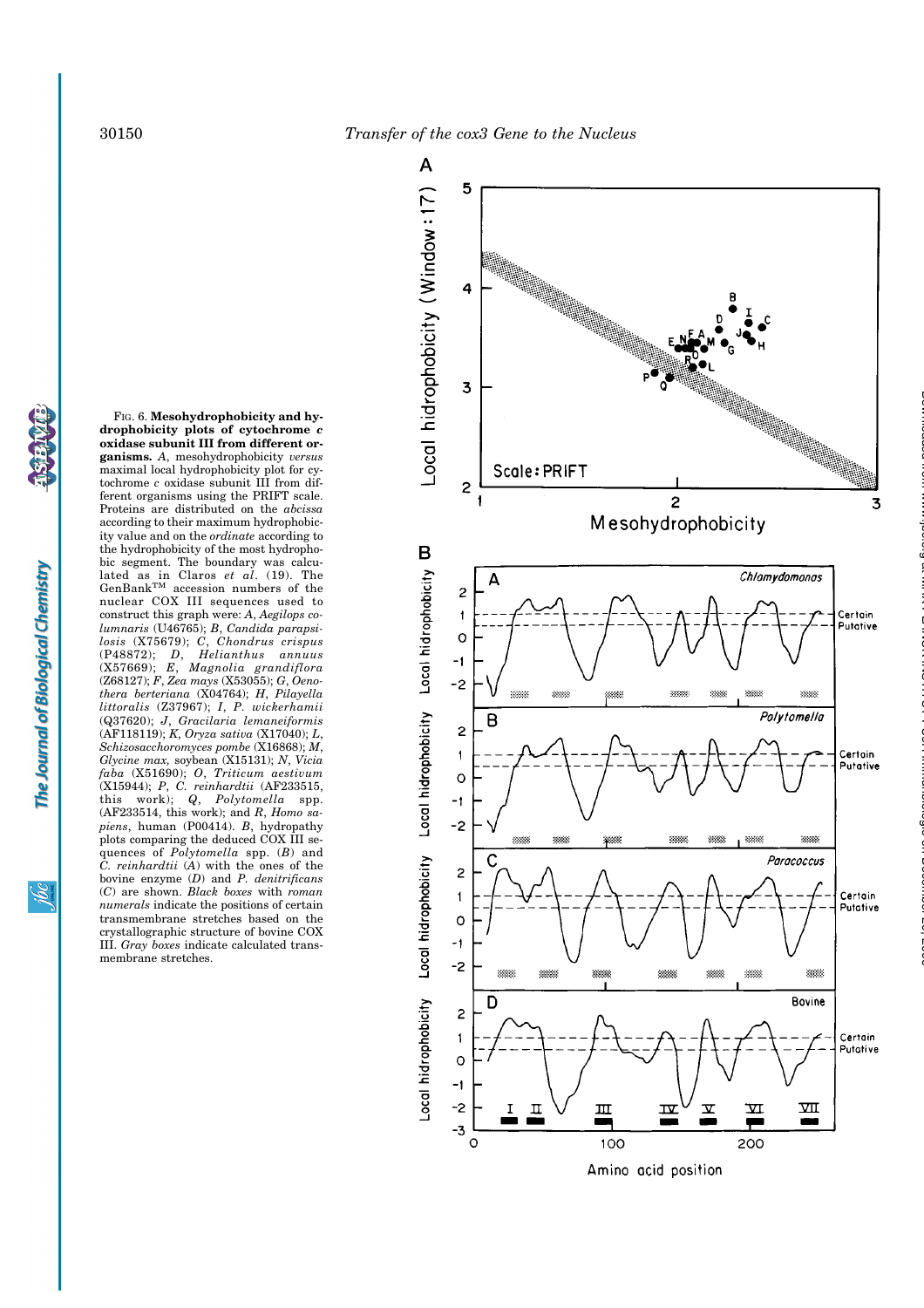both the mitochondrial and the nuclear genomes, *i.e.* ATP synthase subunit 9 of *Neurospora crassa* (47), and COX II of some leguminosae (48). In several species, the process of moving mitochondrial genes to the nucleus may have a selective advantage, because nuclear genes exhibit a lower mutation rate and the nucleus seems to have a more sophisticated DNA repair system than mitochondria (49). Gene transfer from organelles to the nucleus is also thought to increase its rate of recombination and reduce accumulation of deleterious mutations (50).

The *cox3* gene transferred from the mitochondria to the nucleus in the chlamydomonad algae satisfies many of the criteria necessary for a gene that has been translocated from the mitochondrial to the nuclear genome, as proposed by Brennicke *et al*. (42) and by Claros *et al*. (19). It acquired a presequence for targeting into mitochondria, changed its codon usage, acquired a polyadenylation signal, and diminished the  $\langle H \rangle$  and *meso*H of its protein product. In addition, the corresponding mitochondrial copy that presumably existed has completely disappeared, suggesting that this transfer occurred early in evolution.

The high sequence similarity found between a region of the putative MTS encoded by the *cox3* genes from *C. reinhardtii* and *Polytomella* spp. (Fig. 3*A*) suggests that the transfer of this gene from the mitochondria to the nucleus and the corresponding acquisition of the presequence, occurred before the *Polytomella* colorless genus diverged from the main *Chlamydomonas* photosynthetic lineage. Otherwise no conservation of the presequences would be expected. The drastic change in codon usage, which is more remarkable in these algae because of its highly biased nuclear codon usage (14), also suggests that the transfer of the *cox3* gene in these organisms occurred early in evolution, when there was a massive transfer of genes from the protomitochondrion to the nucleus (46). This process might have occurred before the Post Cretaceous era (65 or more million years ago), when the nonphotosynthetic algae are thought to have derived from the green lineages (11). The phylogenetic analysis carried out with the predicted COX III sequences (Fig. 3*B*) shows similar results to those obtained with classical mitochondrial proteins like COX I (15), or cytochrome *b* (36). Sequences from the algae of the genera *Polytomella* and *Chlamydomonas* tend to strongly affiliate in these phylogenetic analyses.

*Importability of Nuclear-encoded Subunits into Mitochondria: Subunit III Exhibits Diminished Local* !*H*" *and Diminished mesoH—*Why have some genes remained in the mitochondrial DNA? One explanation has been the variation of the genetic code in mitochondria, where the triplet UGA encodes tryptophan instead of a polypeptide chain termination signal (51). Another explanation suggests that organelle genomes have persisted by encoding structural proteins that maintain redox balance within the bioenergetic membranes (52). Alternatively, it has been proposed that the genes that remained localized in the mitochondrial genome are those that encode highly hydrophobic polytopic proteins, containing two or more helices that span the membrane (53). This is because the presence of a larger number of hydrophobic segments in a polypeptide could impair its import into mitochondria (54) or cause mistargeting to the endoplasmic reticulum (53). Moreover, the synthesis of hydrophobic polypeptides inside the mitochondria may ensure their proper insertion in the inner membrane and the correct topological arrangement required for vectorial proton translocation. Two classic examples are the cytochrome *b* gene (*cob1*), which encodes an 8-transmembrane-stretch polypeptide (55), and the cytochrome *c* oxidase subunit I (*cox1*), which encodes a protein with 12 membrane-associated helices (2, 3). Both genes are present in all mitochondrial genomes characterized to date. Other genes that encode highly hydrophobic polypeptides are also present in the majority of mtDNAs (56), *i.e. atp6* (encoding 5 transmembrane helices), *atp8* (encoding 2 transmembrane helices)*, nad1* (encoding 8–9 transmembrane helices)*, nad2* (encoding 13–14 transmembrane helices)*, nad3* (encoding 3 transmembrane helices)*, nad4* (encoding 13–14 transmembrane helices)*, nad4L* (encoding 3 transmembrane helices)*, nad5* (encoding 15–16 transmembrane helices)*, nad6* (encoding 5 transmembrane helices)*, cox2* (encoding 2 transmembrane helices)*,* and *cox3* (encoding 7 transmembrane helices).

In yeast, *in vivo* studies with cytoplasmically synthesized constructs of variable lengths of apocytochrome *b*, showed that in mitochondria, the import of polypeptides with more than three or four transmembrane helices is strongly hindered (19). Analysis of sequences from nuclear-encoded and mitochondrial-encoded mitochondrial proteins suggested that low values of mesoH and <H> are more useful indicators than the number of transmembrane regions in determining whether a protein could be imported into the mitochondrion. It is known that mitochondria readily import proteins with several transmembrane stretches, for example the adenine nucleotide translocator, if they posses low !H" and low *meso*H (19). However, the import pathway of the translocator differs greatly from the "conservative intramitochondrial sorting pathway," in which polypeptides are transferred to the mitochondrial matrix space and then sorted to its final membrane destination (57). We hypothesize that the latter may be the mechanism for the biogenesis of the COX III proteins described in this work.

Transfer of genes from organelles to the nucleus involves several steps (42): (i) the export of the nucleic acid molecule as DNA or RNA  $(48)$ ,  $(ii)$  integration into the nucleus by nonhomologous recombination (58) or by a common end-joining mechanism (59), (iii) acquisition of a presequence by duplication of existing targeting signals (60), (iv) acquisition of a promoter, a ribosome binding site, and a polyadenylation signal (49), (v) change in codon usage (49), (vi) modification of the nucleotide sequence to encode for a polypeptide with diminished local hydrophobicity (<H>) and diminished *mesoH*, which may allow the import of the protein products into mitochondria (19), (vii) inactivation of the mitochondrial gene copy, and (vii) stepwise loss of the mitochondrial gene (61).

Our data support the hypothesis that the genes that encode proteins with high !H" and high *meso*H have remained in the mitochondrial genome, whereas those genes that encode proteins with low values of <H> and *mesoH* have been exported to the nucleus, and their protein products imported back into mitochondria (19). The strategy used by the algae of the family Chlamydomonadaceae seems to involve the acquisition of a large and possibly bipartite MTS and a lowering of  $\langle H \rangle$  and *meso*H in the COX III polypeptides, which are requirements for the proper insertion of the protein into the mitochondrial inner membrane. We hypothesize that the limiting step in gene transfer from organelles to the nucleus has not been the differences in genetic code but hindrances to the import into the mitochondrial inner membrane polytopic proteins whose membrane topology is a critical requirement for its catalytic activity (vectorial proton pumping).

Hydropathy analysis of Cr-COX III and Ps-COX III showed the presence of seven putative transmembrane stretches. The hydrophobicity of these seven helices seems to be lower in the chlamydomonad algae when compared with the *P. denitrificans* or the bovine subunits (Fig. 6*B*). This is more evident in the three-dimensional model for Ps-COX III built upon the crystallographic coordinates of its bovine counterpart (3). In our model